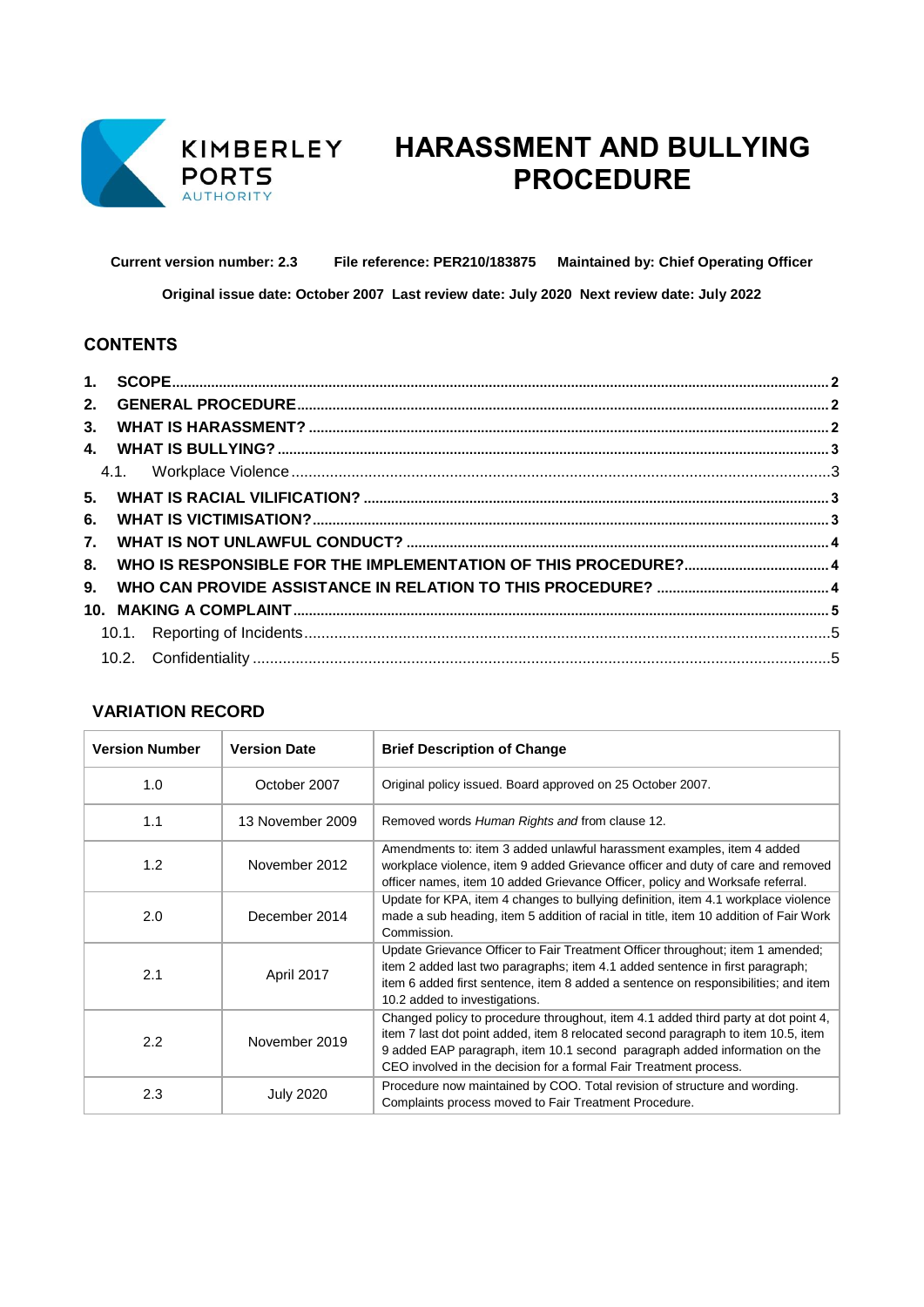

# <span id="page-1-0"></span>**1. SCOPE**

This procedure prohibits certain types of conduct of Kimberley Ports Authority **(KPA)** employees, contractors, consultants, agents, visitors and customers in their interactions with each other. The procedure applies during and outside of business hours.

# <span id="page-1-1"></span>**2. GENERAL PROCEDURE**

KPA is committed to creating a work environment free from harassment, bullying, victimisation and vilification (**Unlawful Conduct**). KPA aims to create a work environment where everyone is treated with dignity, courtesy and respect. This procedure is consistent with KPA's Code of Conduct.

This procedure is consistent with the State *Equal Opportunity Act 1984 (WA)* and the following Federal Equal Opportunity legislation, namely the *Sex Discrimination Act 1984* (Cth), *Racial Discrimination Act 1975* (Cth), *Disability Discrimination Act 1992* (Cth), *Age Discrimination Act 2004* (Cth) and the *Australian Human Rights Commission Act 1986* (Cth), th*e Occupational Safety and Health Act 1984 (WA)* and the *Fair Work Act 2009.*

## <span id="page-1-2"></span>**3. WHAT IS HARASSMENT?**

Harassment is any unwelcome behaviour or conduct and which makes a person feel:

- Offended or humiliated;
- Intimidated, or
- Uncomfortable at work.

It can be an isolated incident or repeated behaviour.

There are three types of unlawful harassment, namely sexual, racial and disability harassment.

- Sexual harassment is unwelcome conduct of a sexual nature that a reasonable person would anticipate the possibility that the 'victim' would be offended, humiliated or intimidated by. The conduct includes oral and written statements and physical gestures.
- Racial harassment is when a person is threatened, abused, insulted or taunted about their race, or a characteristic generally associated with their race and they believe if they object to the unwanted behaviour they will be disadvantaged in their workplace, or they are disadvantaged.
- Disability harassment is when a person is threatened, abused, offended or excluded because of their disability.

Examples of harassment include but are not limited to:

- Unwanted physical contact such as patting, hugging, touching or other forms of unnecessary familiarity;
- Racially based jokes or comments;
- Sexual jokes, suggestive behaviour and sexual innuendo;
- Requests for sexual favours;
- Mimicking someone with a disability;
- Unwanted comments about a person's sex life;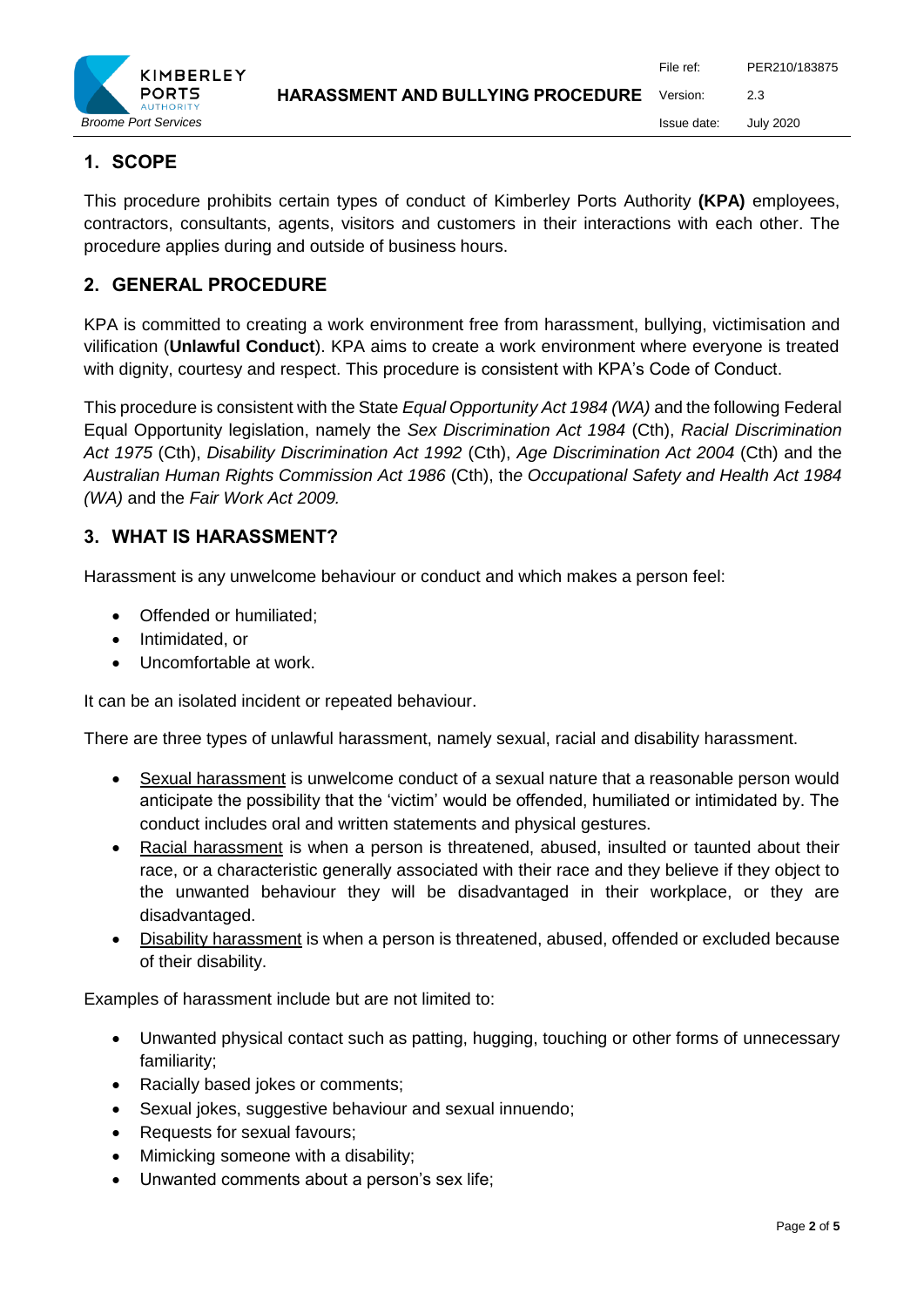

- Leering, wolf whistles, cat calls and obscene gestures, and
- Displays of offensive posters, pictures, graffiti or pornographic material.

Harassment need not be intentional to be unlawful. The crucial factor is how the conduct was perceived and experienced by the person who claims to have been harassed.

### <span id="page-2-0"></span>**4. WHAT IS BULLYING?**

Bullying is repeated, unreasonable or inappropriate workplace behaviour that is directed towards a worker or group of workers that creates a risk to health and safety.

Examples of bullying behaviour are:

- Initiation rituals:
- Physical or verbal abuse;
- Excluding or isolating employees;
- Intimidation;
- Assigning meaningless tasks unrelated to the job; and
- Undermining work performance by deliberately withholding information vital for effective work performance.

#### <span id="page-2-1"></span>*4.1. Workplace Violence*

Workplace violence is any incident where a person is threatened, attacked or physically assaulted whilst at work or a work related event. Threats of harm can be direct or indirect via a third person being informed of them and can be visual, oral, in writing or through gestures. Threats of harm can also be in relation to a person's family.

Examples may include:

- Hitting, shoving, pushing;
- Attacks involving any weapon such as a knife, gun etc;
- Threats of physical harm such as "I'm going to kill you…you're dead!", directed at a person or communicated to a third person, and
- Throwing objects.

An employer has a duty to provide a safe workplace for employees free of harassment, bullying and violence. This includes protection from other employees and also from external sources such as clients and suppliers.

#### <span id="page-2-2"></span>**5. WHAT IS RACIAL VILIFICATION?**

Vilification is publicly encouraging or inciting hatred, ill feeling or severe contempt for an individual or a group of people on the basis of their race, colour, national or ethnic origin.

#### <span id="page-2-3"></span>**6. WHAT IS VICTIMISATION?**

Victimisation is threatening or subjecting a person to any detriment because the person has or proposes to: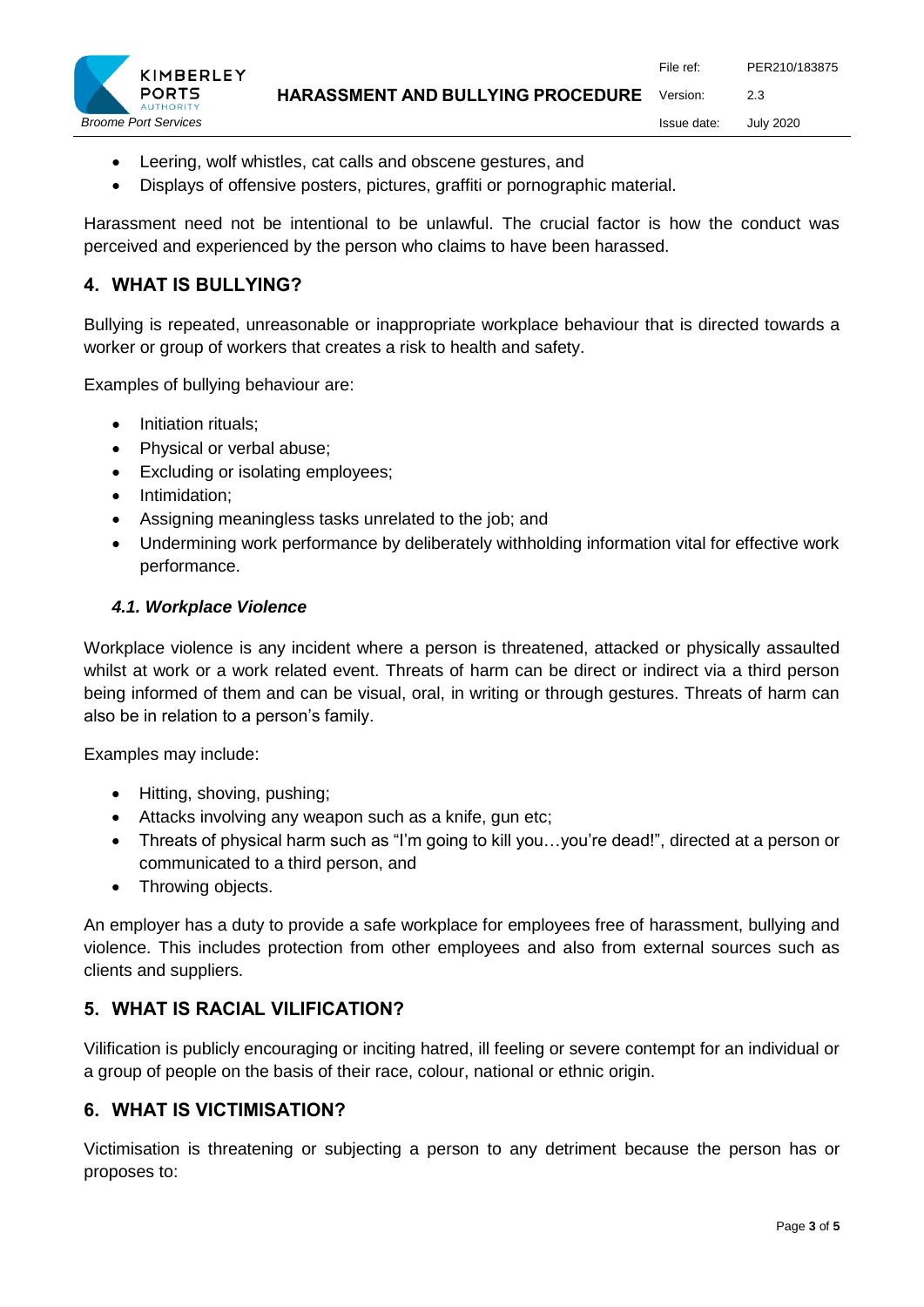**HARASSMENT AND BULLYING PROCEDURE** File ref: PER210/183875 Version: 2.3



Issue date: July 2020

- lodge a complaint of discrimination or harassment;
- provided information or documents to an investigation;
- attended a conciliation conference;
- reasonably asserted their rights, or supported someone else's rights; or
- made an allegation that a person has acted unlawfully.

under this procedure, KPA's Code of Conduct and/or its Equal Opportunity Procedure or related legislation.

It is unlawful to victimise a person making a complaint about being victimised.

# <span id="page-3-0"></span>**7. WHAT IS NOT UNLAWFUL CONDUCT?**

KPA has a legitimate right to direct and control how work is performed. Supervisory staff have a responsibility to monitor workflow and give feedback. Legitimate comments or advice including criticisms regarding standards of work, workplace behaviour or feedback on performance are not unlawful.

This Procedure does not apply to situations where an employee has a grievance about matters that are legitimate and reasonable such as but not limited to:

- Performance management processes;
- Disciplinary action;
- Allocation of work, and
- Refusal to grant leave, training and other professional development where there are reasonable grounds for refusal.

# <span id="page-3-1"></span>**8. WHO IS RESPONSIBLE FOR THE IMPLEMENTATION OF THIS PROCEDURE?**

It is the responsibility of every person bound by this Procedure to take action to prevent the occurrence of Unlawful Conduct. Failure to do so may result in disciplinary action. KPA has a legal responsibility to take all reasonable steps to ensure the workplace is free from Unlawful Conduct. KPA may be held liable for the conduct of a person who behaves in a manner in breach of this procedure. Managers and supervisors have an added responsibility to act as a role model for appropriate behaviour and to not allow, permit, assist or tolerate inappropriate behaviours.

# <span id="page-3-2"></span>**9. WHO CAN PROVIDE ASSISTANCE IN RELATION TO THIS PROCEDURE?**

To ensure that this procedure is properly implemented KPA may appoint one or more Fair Treatment Officers (**FTO**). A FTO can provide further information in relation to this Procedure and the handling of complaints. A FTO cannot give an opinion on the merits of a complaint. However, a FTO also has a duty of care to provide a safe workplace, so if they are told something that suggests the workplace is not safe then they may have to act, even if the individual does not want them to.

Relationships Australia provides an Employee Assistance Program (**EAP**) for KPA employees where confidential counselling can be accessed for a range of matters including: conflict and harassment, anxiety and depression, work and career problems to name a few. This service is provided free for six sessions and includes immediate family members of KPA employees. The service can be